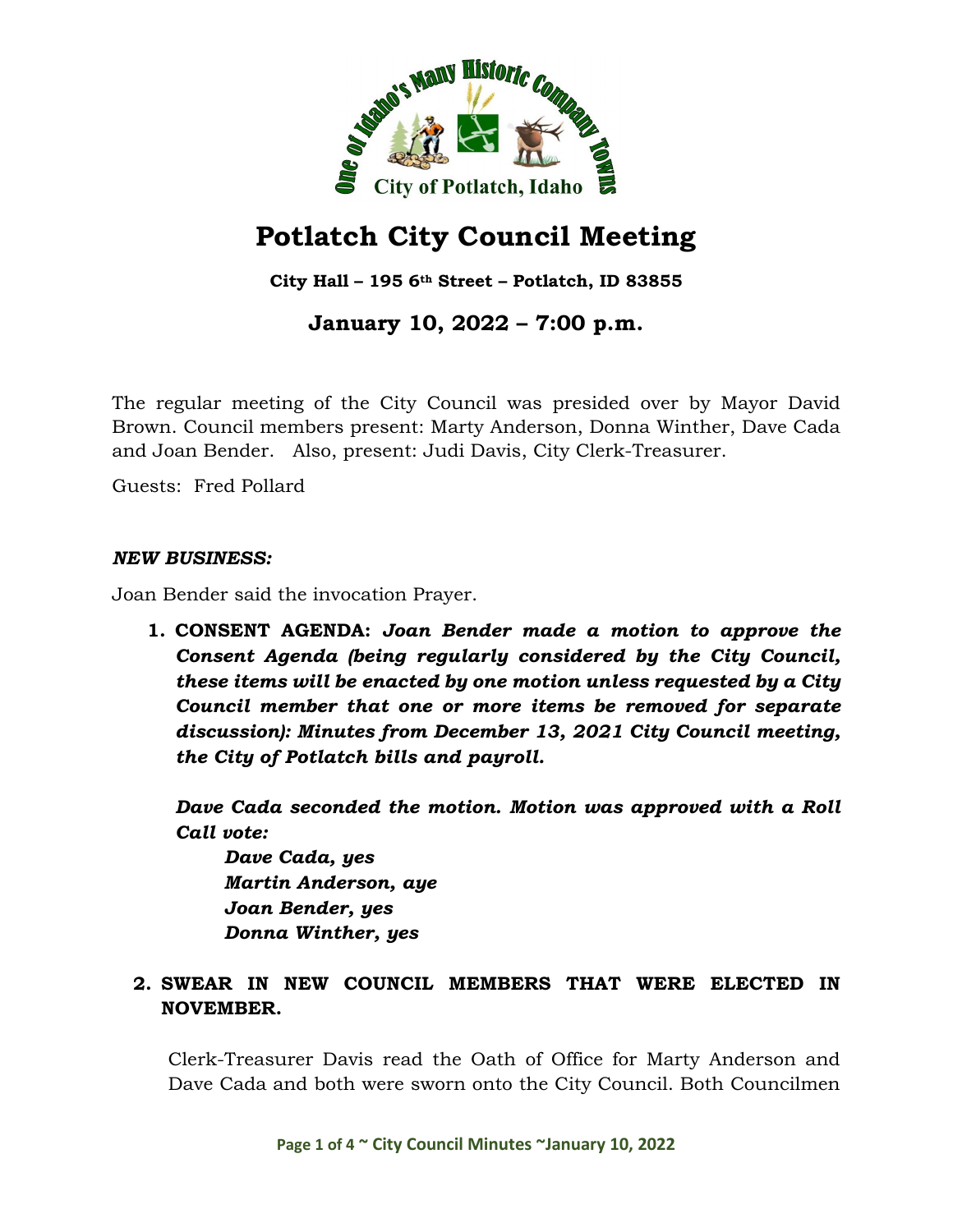

Anderson and Cada were congratulated for winning the election and welcomed to the Council by Mayor Brown.

# *3.* **APPROVAL TO CHANGE BANKS.**

Mayor Brown said the U.S. Bank is closing on January 27, 2022. Brown said he would like to keep banking local and would like permission from the Council to change the bank to the Latah Credit Union.

*Marty Anderson made a motion to change banking to Latah Credit Union. The motion was seconded by Dave Cada, the motion was approved with "all ayes".*

#### **ROLL CALL VOTE:**

*Dave Cada, yes Martin Anderson, yes Joan Bender, yes Donna Winther, yes*

#### **4. APPROVAL TO PURCHASE REPLACEMENT FOR GATOR.**

Mayor Brown said he and Marty Anderson went and looked for a replacement for the Gator and would like to purchase a Kubota which is a diesel model with cab and blade the price would be \$25,000 to \$30,000. We could purchase a cab for the gator for around \$6,000 and it also needs need tires.

*Joan Bender made a motion to approve the purchase of a Kubota UTV to replace the gator and cab and tires for the gator. Donna Winther seconded the motion, the motion was approved with "all ayes".*

#### **5. APPROVAL TO SIGN IDAHO DEPARTMENT OF ENVIRONMENTAL QUALITY (DEQ) LETTER OF INTEREST FOR DRINKING WATER PLANNING GRANT.**

Mayor Brown asked for approval to sign the Idaho Department of Environmental Quality Letter of Interest for the Water Planning Grant.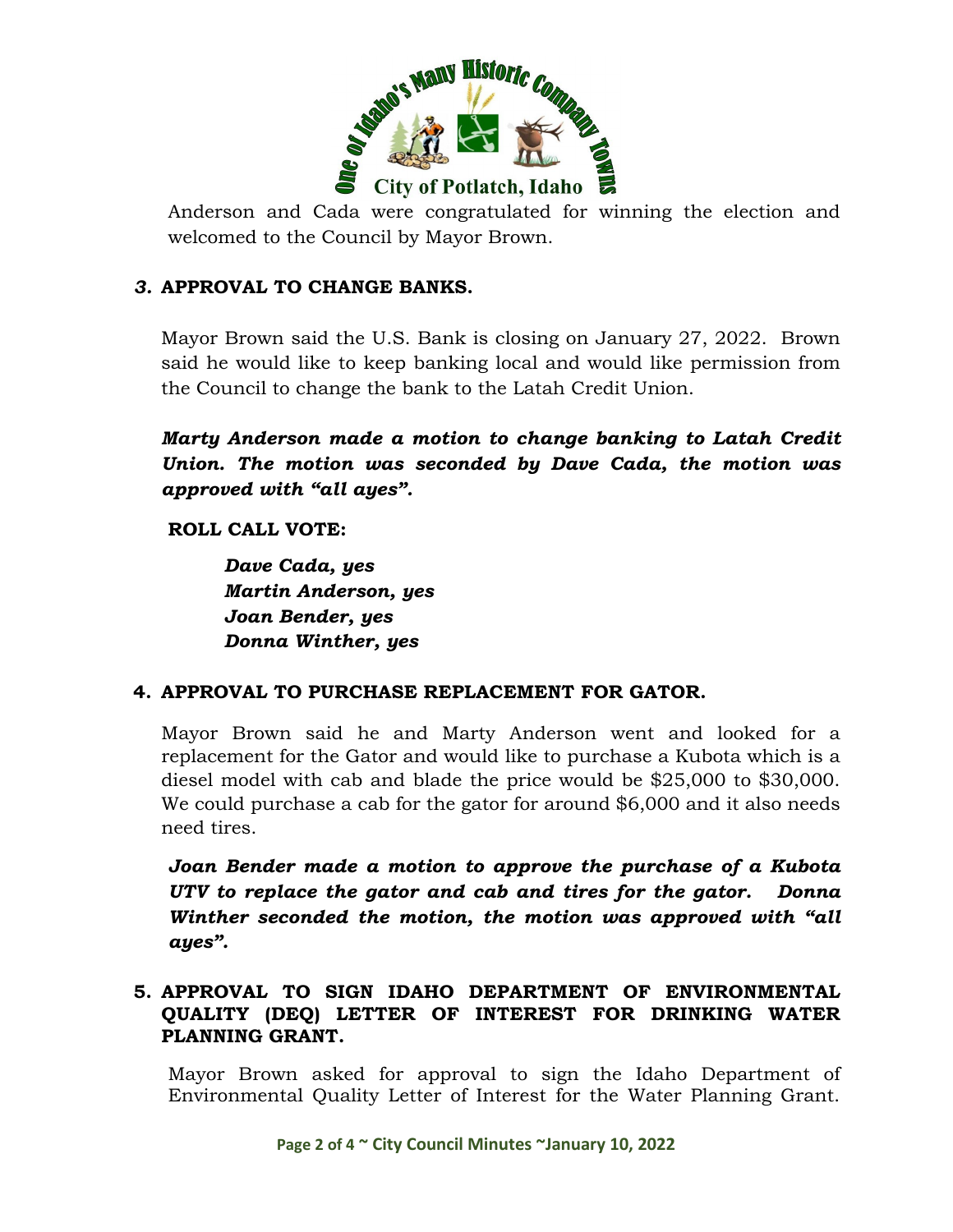

Mayor Brown said that there will be money out there for this type of grant in the future so the city needs to be ready. This is a letter that lets DEQ know that the city is interested in applying for the grant. Once the DEQ letter of interest is approval then the city will apply for the grant.

*Joan Bender made a motion to approve signing the Idaho Department of Environmental Quality Letter of Interest for the Drinking Water Planning Grant. The motion was seconded by Donna Winther, the motion was approved with "all ayes".*

# *6.* **APPROVE AND SIGN AUDIT LETTER FOR SEPTEMBER 2020 AUDIT.**

Mayor Brown explained that the letter is for the ending of the audit for September 2020. This is a standard letter that the city receives every year from Presnell Gage, PLLC.

*Dave Cada made a motion to approve signing the audit letter for Presnell Gage. The motion was seconded by Marty Anderson, the motion was approved with "all ayes".*

# **REPORTS:**

- 1. **Mayor – David Brown** Mayor Brown reported on his trip to Lewiston with Marty Anderson to look at a Kubota UTV a replacement for the gator.
- 2. **Parks – Joan Bender –** Joan said that the Scenic 6 Park looks nice. She said that her and Tom are back at the Food Pantry. There were a couple of resignations so there was an opening at the Pantry. Joan explained the process of how the food pantry receives the food from the Idaho Food Bank and Community Action.
- 3. **Pool & Cemetery – Donna Winther –** Donna said that she looked at the floor at the Pool bathhouse and talked with sales rep. about the floor. She said she will continue to do some research.